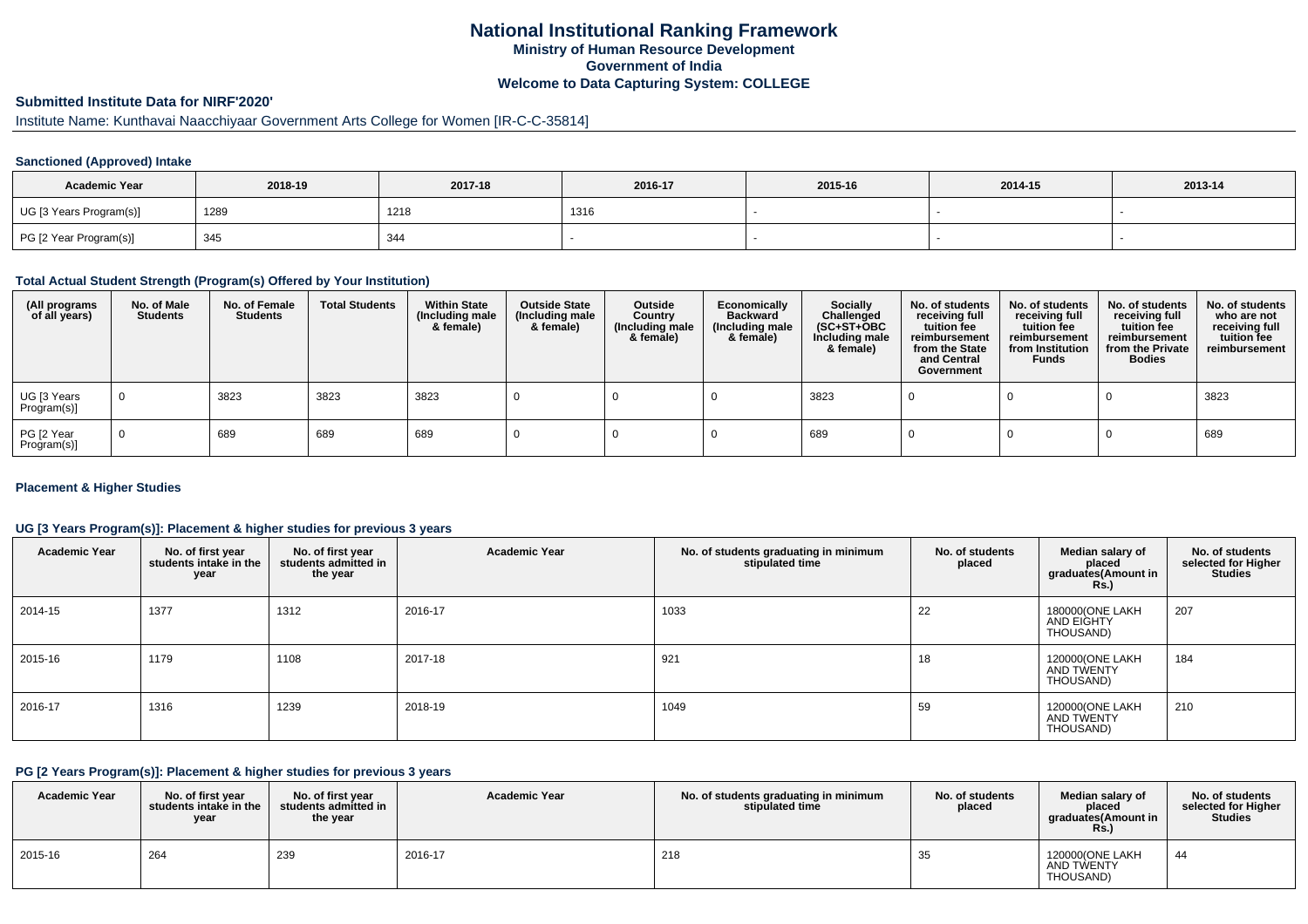| 2016-17 | 299 | 271 | 2017-18 | 246 | 33      | 120000(ONE LAKH<br>AND TWENTY<br>THOUSAND) | 49  |
|---------|-----|-----|---------|-----|---------|--------------------------------------------|-----|
| 2017-18 | 344 | 274 | 2018-19 | 238 | ۰<br>ູ∽ | 120000(ONE LAKH<br>AND TWENTY<br>THOUSAND) | -48 |

#### **Financial Resources: Utilised Amount for the Capital expenditure for previous 3 years**

| <b>Academic Year</b>                                                                                 | 2018-19                               | 2017-18                                                                  | 2016-17                                                                 |  |  |  |  |
|------------------------------------------------------------------------------------------------------|---------------------------------------|--------------------------------------------------------------------------|-------------------------------------------------------------------------|--|--|--|--|
|                                                                                                      | <b>Utilised Amount</b>                | <b>Utilised Amount</b>                                                   | <b>Utilised Amount</b>                                                  |  |  |  |  |
| Annual Capital Expenditure on Academic Activities and Resources (excluding expenditure on buildings) |                                       |                                                                          |                                                                         |  |  |  |  |
| Library                                                                                              | 180000 (ONE LAKH AND EIGHTY THOUSAND) | 278989 (TWO LAKH SEVENTY EIGHT THOUSAND NINE<br>HUNDRED AND EIGHTY NINE) | 248000 (TWO LAKH FORTY EIGHT THOUSAND)                                  |  |  |  |  |
| New Equipment for Laboratories                                                                       | 250000 (TWO LAKH AND FIFTY THOUSAND)  | 265000 (TWO LAKH SIXTY FIVE THOUSAND)                                    | 229795 (TWO LAKH TWENTY NINE THOUSAND SEVEN<br>HUNDRED AND NINETY FIVE) |  |  |  |  |
| Other expenditure on creation of Capital Assets (excluding<br>expenditure on Land and Building)      | 0 (ZERO)                              | $0$ (ZERO)                                                               | $0$ (ZERO)                                                              |  |  |  |  |

### **Financial Resources: Utilised Amount for the Operational expenditure for previous 3 years**

| <b>Academic Year</b>                                                                                                                                                                           | 2018-19                                                    | 2017-18                                                                                         | 2016-17                                                                                     |  |  |  |  |  |
|------------------------------------------------------------------------------------------------------------------------------------------------------------------------------------------------|------------------------------------------------------------|-------------------------------------------------------------------------------------------------|---------------------------------------------------------------------------------------------|--|--|--|--|--|
|                                                                                                                                                                                                | <b>Utilised Amount</b>                                     | <b>Utilised Amount</b>                                                                          | <b>Utilised Amount</b>                                                                      |  |  |  |  |  |
| <b>Annual Operational Expenditure</b>                                                                                                                                                          |                                                            |                                                                                                 |                                                                                             |  |  |  |  |  |
| Salaries (Teaching and Non Teaching staff)                                                                                                                                                     | 140232000 (FOURTEEN CRORE TWO LAKH THIRTY TWO<br>THOUSAND) | 99379378 (NINE CRORE NINETY THREE LAKH SEVENTY<br>NINE THOUSAND THREE HUNDRED AND SEVENTY EIGHT | 99957128 (NINE CRORE NINETY NINE LAKH FIFTY SEVEN<br>THOUSAND ONE HUNDRED AND TWENTY EIGHT) |  |  |  |  |  |
| Maintenance of Academic Infrastructure or consumables and<br>other running expenditures(excluding maintenance of hostels<br>and allied services, rent of the building, depreciation cost, etc) | 27000 (TWENTY SEVEN THOUSAND)                              | 46631 (FORTY SIX THOUSAND SIX HUNDRED AND THIRTY<br>ONE <sup>®</sup>                            | 143644 (ONE LAKH FORTY THREE THOUSAND SIX<br>HUNDRED AND FORTY FOUR)                        |  |  |  |  |  |
| Seminars/Conferences/Workshops                                                                                                                                                                 | $0$ (ZERO)                                                 | $0$ (ZERO)                                                                                      | $0$ (ZERO)                                                                                  |  |  |  |  |  |

#### **PCS Facilities: Facilities of physically challenged students**

| 1. Do your institution buildings have Lifts/Ramps?                                                                                                        | Yes, more than 40% of the buildings |
|-----------------------------------------------------------------------------------------------------------------------------------------------------------|-------------------------------------|
| 2. Do your institution have provision for walking aids, includingwheelchairs and transportation from one building to another for<br>handicapped students? | Yes                                 |
| 3. Do your institution buildings have specially designed toilets for handicapped students?                                                                | Yes, more than 40% of the buildings |

### **Awards Details**

| 1. How many faculty member of your institution have received highly reputed national/international awards/recognition from central<br>government agencies in the previous academic year 2018-19 |                     |                   |                                                                                                                |                                       |                                          |                            |                            |                               |                              |
|-------------------------------------------------------------------------------------------------------------------------------------------------------------------------------------------------|---------------------|-------------------|----------------------------------------------------------------------------------------------------------------|---------------------------------------|------------------------------------------|----------------------------|----------------------------|-------------------------------|------------------------------|
| Srno                                                                                                                                                                                            | Name of the Faculty | Name of the Award | Name of the Central<br>government<br>agency/international<br>agencies from where<br>award has been<br>received | Address of the<br>Agency giving award | <b>Contact Email ID of</b><br>the Agency | Year of receiving<br>award | Email ID of the<br>faculty | Contact no. of the<br>faculty | Is it<br>Fellowship?(Yes/No) |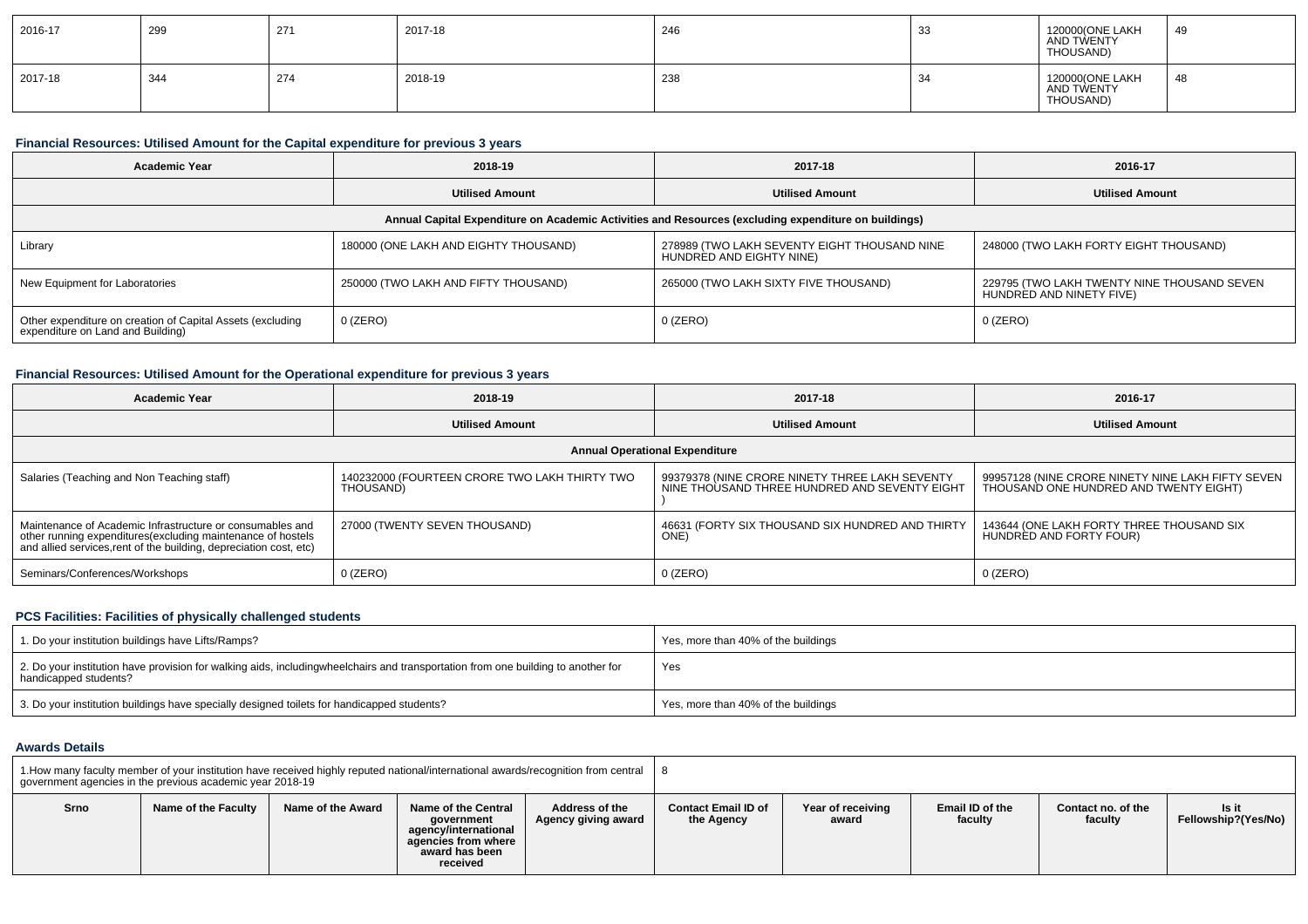|                                                                                                              | Dr A Kanmani Joan of<br>Arch | <b>Best Faculty Award</b>                        | <b>GRABS</b> Educational<br><b>Charitable Trust</b>               | The Secretary G R A B<br>S Educational<br>Charitable Trust No.21,<br>8th Street.<br>Bakthavachalam<br>Nagar, Nanganallur,<br>Chennai-600 114,<br>Tamil Nadu, India | grabsect@gmail.com              | 2019 | kanmanijoanofarch@y<br>ahoo.com       | 9566302552 | <b>No</b> |
|--------------------------------------------------------------------------------------------------------------|------------------------------|--------------------------------------------------|-------------------------------------------------------------------|--------------------------------------------------------------------------------------------------------------------------------------------------------------------|---------------------------------|------|---------------------------------------|------------|-----------|
| $\overline{2}$                                                                                               | Dr A Kanmani Joan of<br>Arch | Best Researcher in<br><b>Online Marketing</b>    | RULA awards                                                       | No 87, Jalan 5/6,<br>Taman Langat Jaya 2,<br>Seksyen 5, 43650<br>Bandar Baru Bangi,<br>Selangor Darul Ehsan,<br>Malaysia. Phone :<br>01136839680                   | rulamembers@gmail.c<br>om       | 2019 | kanmanijoanofarch@y<br>ahoo.com       | 9566302552 | <b>No</b> |
| 3                                                                                                            | <b>THANGAMATHI P</b>         | Dr RADHAKRISHNAN<br><b>BEST TEACHER</b><br>AWARD | <b>BHAUJANA SAHITYA</b><br><b>ACADEMY</b>                         | <b>FLAT NO. 204.</b><br>KALYANKUTEER, A<br>BLOCK, BHAVANI<br>NAGAR, NACHARAM<br>DIVISION, GREATER<br>HYDERABAD - 76                                                | nallaradhakrishna@gm<br>ail.com | 2019 | dr.thangamathi@gmail.<br>com          | 9677348991 | <b>No</b> |
| $\overline{4}$                                                                                               | <b>MANIVANNAN S</b>          | Dr RADHAKRISHNAN<br><b>BEST TEACHER</b><br>AWARD | <b>BAHUJANA SAHITYA</b><br><b>ACADEMY</b>                         | FLAT NO. 204,<br>KALYANKUTEER, A<br><b>BLOCK, BHAVANI</b><br>NAGAR, NACHARAM<br>DIVISION, GREATER<br>HYDERABAD-76                                                  | nallaradhakrishna@qm<br>ail.com | 2019 | velusubamani@gmail.c<br><sub>om</sub> | 9442378151 | <b>No</b> |
| 5                                                                                                            | Dr S TAMILARASAN             | YOUNG ECONOMIST<br><b>AWARD</b>                  | <b>ASSOCIATION OF</b><br><b>ECONOMIST OF</b><br><b>TAMIL NADU</b> | <b>ASSOCIATION OF</b><br><b>ECONOMIST OF</b><br>TAMIL NADU,<br><b>TIRUCHIRAPPALLI</b>                                                                              | aetsec@gmail.com                | 2018 | sthamileco@gmail.com                  | 9790206504 | <b>No</b> |
| 6                                                                                                            | Dr S TAMILARASAN             | <b>BEST TEACHER</b><br>AWARD                     | <b>BAHUJANA SAHITYA</b><br><b>ACADEMY</b>                         | <b>BAHUJANA SAHITYA</b><br><b>ACADEMY, NEW</b><br>DELHI                                                                                                            | nallaradhakrishna@gm<br>ail.com | 2019 | sthamileco@gmail.com                  | 9790206504 | No        |
| $\overline{7}$                                                                                               | Dr S TAMILARASAN             | <b>BEST RESEARCHER</b><br>AWARD                  | <b>BAHUJANA SAHITYA</b><br><b>ACADEMY</b>                         | <b>BAHUJANA SAHITYA</b><br>ACADEMY, NEW<br><b>DELHI</b>                                                                                                            | nallaradhakrishna@qm<br>ail.com | 2019 | sthamileco@qmail.com                  | 9790206504 | No        |
| 8                                                                                                            | Dr S TAMILARASAN             | DR B R AMBEDKAR<br><b>AWARD</b>                  | <b>BAHUJANA SAHITYA</b><br><b>ACADEMY</b>                         | <b>BAHUJANA SAHITYA</b><br>ACADEMY, NEW<br><b>DELHI</b>                                                                                                            | nallaradhakrishna@qm<br>ail.com | 2019 | sthamileco@qmail.com                  | 9790206504 | No        |
| 2. How many students of your institution have won international awards in the previous academic year 2018-19 |                              |                                                  |                                                                   |                                                                                                                                                                    | $\mathbf{0}$                    |      |                                       |            |           |

### **Accreditation**

### **NAAC Accreditation**

| 1. Does your institute have a valid NAAC Accreditation? |            | YES |             |
|---------------------------------------------------------|------------|-----|-------------|
| Valid from<br>Valid upto                                |            |     | <b>CGPA</b> |
| 28-03-2019                                              | 27-03-2024 |     | 2.22        |

## **Village Adoption**

| Have your institute adopted any village under Unnat Bharat Scheme? | <b>NO</b> |
|--------------------------------------------------------------------|-----------|
|--------------------------------------------------------------------|-----------|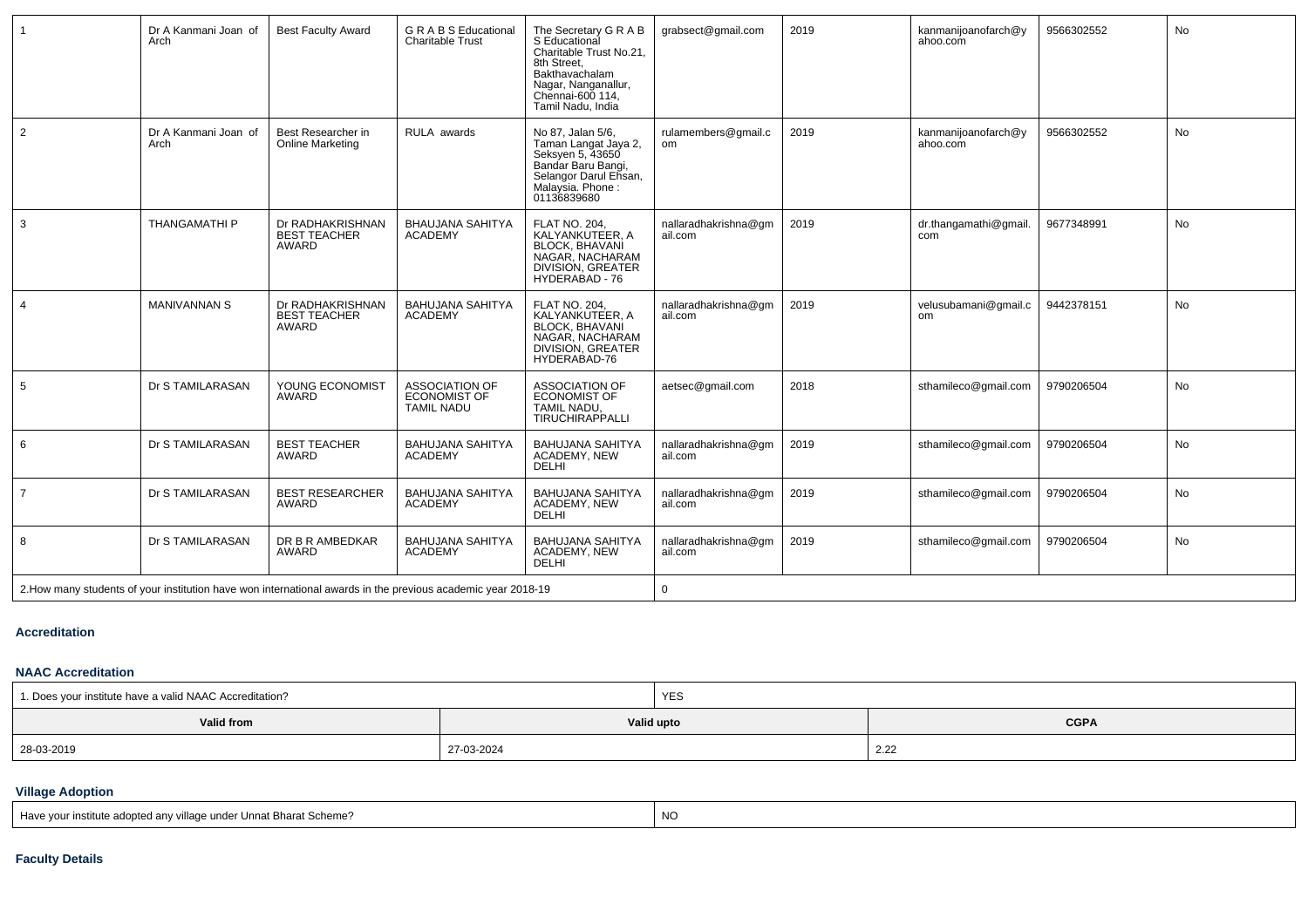| Srno           | Name                        | Age | Designation            | Gender | Qualification | <b>Experience (In</b><br>Months) | <b>Is Associated</b><br><b>Last Year</b> | <b>Currently<br/>working with<br/>institution?</b> | <b>Joining Date</b> | <b>Leaving Date</b>      | <b>Association type</b> |
|----------------|-----------------------------|-----|------------------------|--------|---------------|----------------------------------|------------------------------------------|----------------------------------------------------|---------------------|--------------------------|-------------------------|
| $\mathbf{1}$   | <b>SUMATHIM</b>             | 48  | Associate<br>Professor | Female | Ph.D          | 275                              | Yes                                      | Yes                                                | 28-08-1996          | $\overline{\phantom{a}}$ | Regular                 |
| $\overline{2}$ | S<br>Chandravathanam        | 52  | Associate<br>Professor | Female | Ph.D          | 275                              | Yes                                      | Yes                                                | 03-08-1998          | $\sim$                   | Regular                 |
| 3              | S Santhi                    | 46  | Assistant<br>Professor | Female | Ph.D          | 139                              | Yes                                      | Yes                                                | 02-07-2008          | $\sim$                   | Regular                 |
| 4              | Poonkodi gokul<br>doss      | 40  | Assistant<br>Professor | Female | Ph.D          | 161                              | Yes                                      | Yes                                                | 05-09-2014          | $\overline{\phantom{a}}$ | Regular                 |
| 5              | P IndhiraGandhi             | 47  | Assistant<br>Professor | Female | Ph.D          | 120                              | Yes                                      | Yes                                                | 09-07-2009          | $\sim$                   | Regular                 |
| 6              | M Kannammal                 | 47  | Assistant<br>Professor | Female | Ph.D          | 101                              | Yes                                      | Yes                                                | 26-02-2011          | $\sim$                   | Regular                 |
| $\overline{7}$ | Anbuselvi<br>Murugesan      | 59  | Assistant<br>Professor | Female | Ph.D          | 139                              | Yes                                      | No                                                 | 06-02-2009          | 31-05-2019               | Regular                 |
| 8              | Vembu Annadurai             | 49  | Assistant<br>Professor | Female | Ph.D          | 120                              | Yes                                      | Yes                                                | 09-07-2009          | $\overline{\phantom{a}}$ | Regular                 |
| 9              | A Saburannisa               | 41  | Assistant<br>Professor | Female | Ph.D          | 228                              | Yes                                      | Yes                                                | 09-07-2009          | $\overline{\phantom{a}}$ | Regular                 |
| 10             | Vennila<br>Kamalanathan     | 40  | Assistant<br>Professor | Female | M. Phil       | 169                              | Yes                                      | Yes                                                | 03-12-2008          | $\overline{\phantom{a}}$ | Regular                 |
| 11             | S Sujithra                  | 38  | Assistant<br>Professor | Female | M. Phil       | 191                              | Yes                                      | Yes                                                | 09-07-2009          | $\sim$                   | Regular                 |
| 12             | Kanmani Joan of<br>Arch     | 45  | Assistant<br>Professor | Female | Ph.D          | 228                              | Yes                                      | Yes                                                | 26-02-2011          | $\overline{\phantom{a}}$ | Regular                 |
| 13             | Ezhilraji<br>Karthikeyan    | 40  | Assistant<br>Professor | Male   | Ph.D          | 151                              | Yes                                      | Yes                                                | 16-05-2017          | $\sim$                   | Regular                 |
| 14             | Indrakala S                 | 45  | Assistant<br>Professor | Female | Ph.D          | 205                              | Yes                                      | Yes                                                | 03-06-2009          | $\sim$                   | Regular                 |
| 15             | Subashini S                 | 38  | Assistant<br>Professor | Female | Ph.D          | 139                              | Yes                                      | Yes                                                | 04-03-2016          | $\overline{\phantom{a}}$ | Regular                 |
| 16             | Arulmani                    | 40  | Assistant<br>Professor | Female | Ph.D          | 151                              | Yes                                      | Yes                                                | 16-05-2017          | $\sim$                   | Regular                 |
| 17             | NITHIYADEVI<br><b>KUMAR</b> | 37  | Assistant<br>Professor | Female | M. Phil       | 129                              | Yes                                      | Yes                                                | 14-08-2012          | $\sim$                   | Regular                 |
| 18             | M Ida Rose                  | 38  | Assistant<br>Professor | Female | <b>NET</b>    | 197                              | Yes                                      | Yes                                                | 01-03-2011          | $\overline{\phantom{a}}$ | Regular                 |
| 19             | Subasri G                   | 40  | Assistant<br>Professor | Female | M. Phil       | 120                              | Yes                                      | Yes                                                | 07-09-2011          | $\overline{\phantom{a}}$ | Regular                 |
| 20             | Manohari K                  | 58  | Assistant<br>Professor | Female | Ph.D          | 143                              | Yes                                      | Yes                                                | 26-12-2007          | $\sim$                   | Regular                 |
| 21             | K Usha kumari               | 54  | Assistant<br>Professor | Female | Ph.D          | 275                              | Yes                                      | Yes                                                | 26-12-2007          | $\ddot{\phantom{1}}$     | Regular                 |
| 22             | Radha A                     | 50  | Assistant<br>Professor | Female | Ph.D          | 197                              | Yes                                      | Yes                                                | 09-01-2016          | $\sim$                   | Regular                 |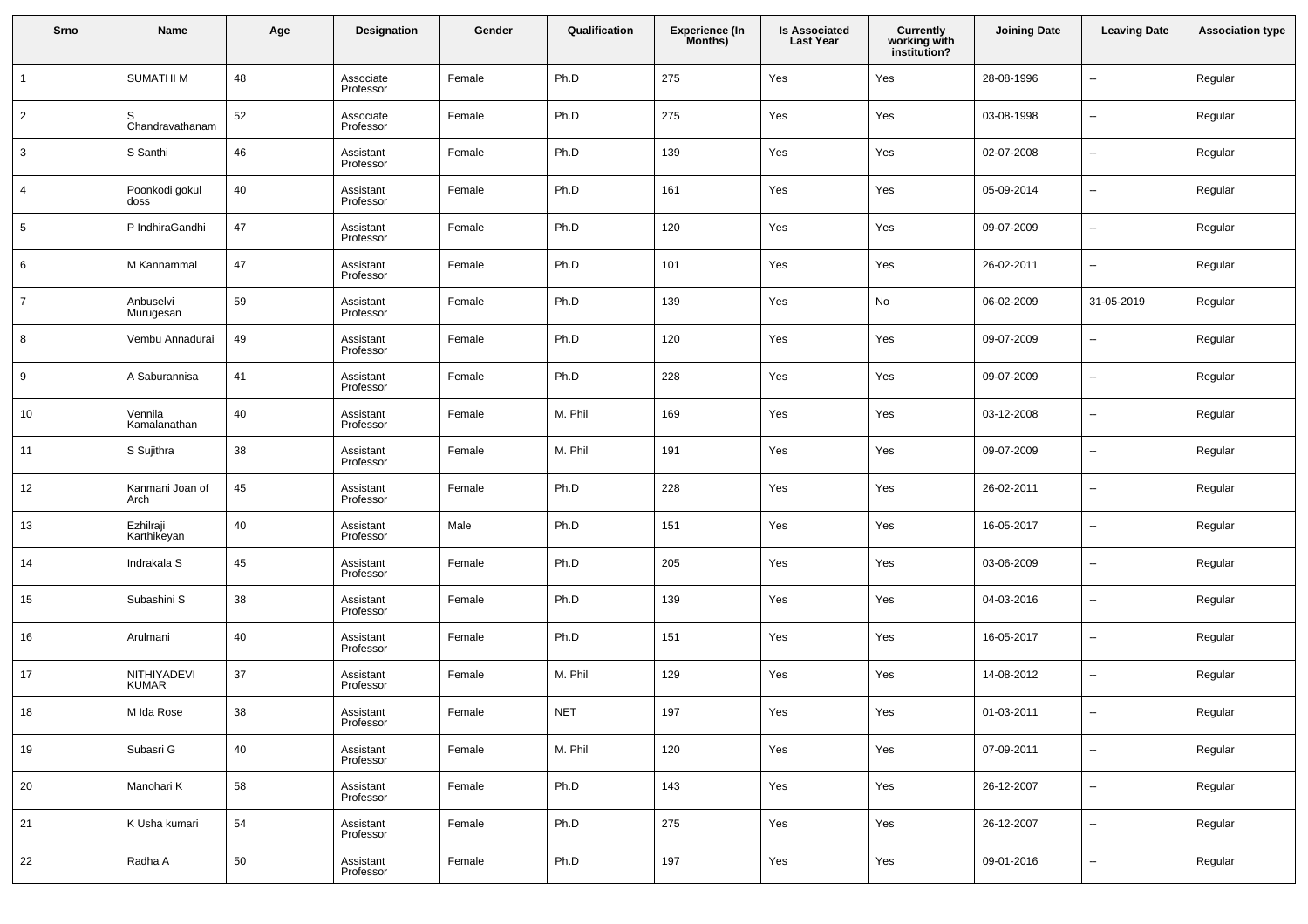| 23 | SUKUMARAN V                          | 55 | Assistant<br>Professor | Male   | Ph.D       | 192    | Yes | Yes | 01-10-2015 | $\overline{\phantom{a}}$ | Regular                |
|----|--------------------------------------|----|------------------------|--------|------------|--------|-----|-----|------------|--------------------------|------------------------|
| 24 | Vasuki<br>Subramanian                | 50 | Assistant<br>Professor | Female | Ph.D       | 151    | Yes | Yes | 16-05-2017 | $\overline{\phantom{a}}$ | Other                  |
| 25 | Vasantha                             | 44 | Lecturer               | Female | <b>NET</b> | 156    | Yes | Yes | 01-08-2006 | $\overline{\phantom{a}}$ | Adhoc /<br>Contractual |
| 26 | Prema                                | 45 | Lecturer               | Female | Ph.D       | 120    | Yes | Yes | 07-09-2009 | $\overline{\phantom{a}}$ | Adhoc /<br>Contractual |
| 27 | Manimala A                           | 36 | Lecturer               | Female | M. Phil    | 132    | Yes | Yes | 01-09-2008 | $\overline{\phantom{a}}$ | Adhoc /<br>Contractual |
| 28 | Kayalvizhi D                         | 38 | Lecturer               | Female | Ph.D       | 68     | Yes | Yes | 20-11-2013 | $\overline{\phantom{a}}$ | Adhoc /<br>Contractual |
| 29 | Velumani A                           | 34 | Lecturer               | Female | M. Phil    | 118    | Yes | Yes | 11-09-2009 | $\overline{\phantom{a}}$ | Adhoc /<br>Contractual |
| 30 | Jancy Santhosam                      | 36 | Lecturer               | Female | M. Phil    | 64     | Yes | Yes | 12-03-2014 | $\overline{\phantom{a}}$ | Adhoc /<br>Contractual |
| 31 | <b>Beatrice Florence</b><br>Febronia | 38 | Lecturer               | Female | M. Phil    | 173    | Yes | Yes | 01-10-2005 | $\overline{\phantom{a}}$ | Adhoc /<br>Contractual |
| 32 | Kavitha R                            | 37 | Lecturer               | Female | M. Phil    | 80     | Yes | Yes | 02-11-2012 | $\sim$                   | Adhoc /<br>Contractual |
| 33 | Latha Maheswari<br>в                 | 41 | Lecturer               | Female | M. Phil    | 119    | Yes | Yes | 01-09-2009 | $\overline{\phantom{a}}$ | Adhoc /<br>Contractual |
| 34 | Vanitha N                            | 36 | Lecturer               | Female | Ph.D       | 148    | Yes | Yes | 15-03-2007 | $\overline{\phantom{a}}$ | Adhoc /<br>Contractual |
| 35 | Dhanalakshmi S                       | 31 | Lecturer               | Female | M. Phil    | 57     | Yes | Yes | 01-10-2014 | $\overline{\phantom{a}}$ | Adhoc /<br>Contractual |
| 36 | Muthamiz Selvi                       | 36 | Lecturer               | Female | M. Phil    | 119    | Yes | Yes | 10-09-2009 | $\overline{\phantom{a}}$ | Adhoc /<br>Contractual |
| 37 | Vanitha P                            | 37 | Lecturer               | Female | M. Phil    | 168    | Yes | Yes | 22-07-2005 | $\sim$                   | Adhoc /<br>Contractual |
| 38 | Abirami S                            | 34 | Lecturer               | Female | M. Phil    | 132    | Yes | Yes | 09-07-2008 | $\overline{\phantom{a}}$ | Adhoc /<br>Contractual |
| 39 | Mithra                               | 43 | Lecturer               | Female | Ph.D       | 69     | Yes | Yes | 09-10-2013 | $\sim$                   | Adhoc /<br>Contractual |
| 40 | Vidhya                               | 36 | Lecturer               | Female | M. Phil    | 132    | Yes | Yes | 21-07-2008 | $\overline{\phantom{a}}$ | Adhoc /<br>Contractual |
| 41 | PONNYIN SELVI                        | 55 | Assistant<br>Professor | Female | M. Phil    | 120    | Yes | Yes | 09-07-2009 | $\overline{\phantom{a}}$ | Regular                |
| 42 | Dhanalakshmi K                       | 46 | Assistant<br>Professor | Female | Ph.D       | 137    | Yes | Yes | 03-10-2011 | $\overline{\phantom{a}}$ | Regular                |
| 43 | Gomathy D                            | 36 | Assistant<br>Professor | Female | Ph.D       | $73\,$ | Yes | Yes | 29-07-2016 | $\overline{\phantom{a}}$ | Regular                |
| 44 | Karkuzhali A                         | 42 | Assistant<br>Professor | Female | Ph.D       | 139    | Yes | Yes | 26-12-2008 | $\overline{\phantom{a}}$ | Regular                |
| 45 | R Hemalatha                          | 47 | Assistant<br>Professor | Female | Ph.D       | 120    | Yes | Yes | 09-07-2009 | $\overline{\phantom{a}}$ | Regular                |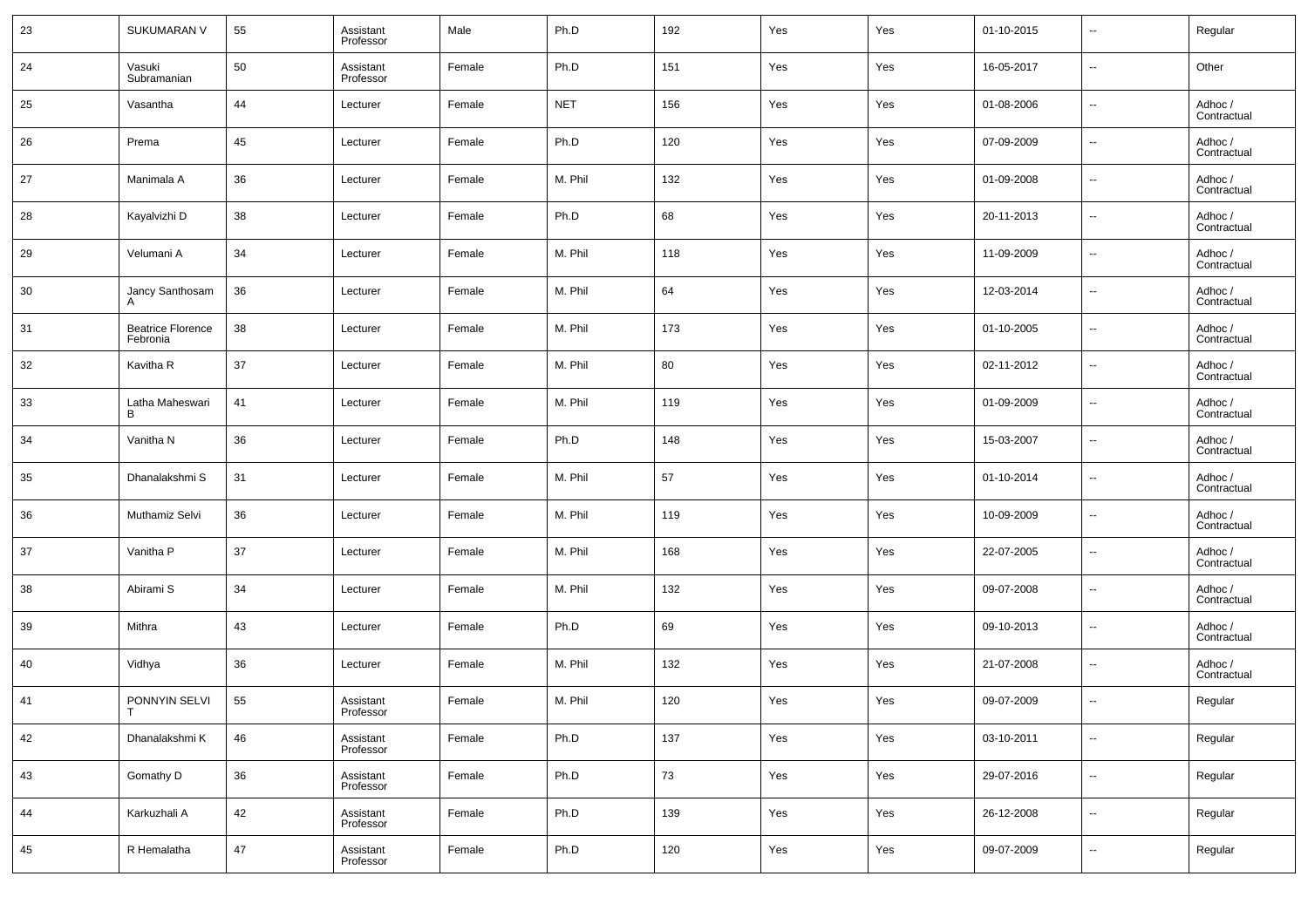| 46 | S<br>Champakalakshmi           | 55     | Assistant<br>Professor                              | Female | Ph.D        | 139 | Yes | Yes | 26-12-2007 | --                       | Regular                |
|----|--------------------------------|--------|-----------------------------------------------------|--------|-------------|-----|-----|-----|------------|--------------------------|------------------------|
| 47 | Thamilselvi G                  | 52     | Assistant<br>Professor                              | Female | Ph.D        | 139 | Yes | Yes | 26-12-2007 | --                       | Regular                |
| 48 | S Revathi                      | 52     | Assistant<br>Professor                              | Female | Ph.D        | 101 | Yes | Yes | 26-02-2011 | н.                       | Regular                |
| 49 | Rani Govindaraj                | 59     | Assistant<br>Professor                              | Female | Ph.D        | 139 | Yes | No  | 26-12-2007 | 31-05-2019               | Regular                |
| 50 | S S Nirmala                    | 53     | Assistant<br>Professor                              | Female | Ph.D        | 263 | Yes | Yes | 09-07-2009 | --                       | Regular                |
| 51 | KrishnaPriya<br>Krishnamoorthi | 51     | Assistant<br>Professor                              | Female | Ph.D        | 263 | Yes | Yes | 10-10-2010 | --                       | Regular                |
| 52 | S V Soundravalli               | 42     | Assistant<br>Professor                              | Female | Ph.D        | 240 | Yes | Yes | 13-10-2008 | --                       | Regular                |
| 53 | Geetha T                       | 44     | Assistant<br>Professor                              | Female | Ph.D        | 228 | Yes | Yes | 26-02-2011 | --                       | Regular                |
| 54 | V Vinoba                       | 55     | Assistant<br>Professor                              | Female | Ph.D        | 228 | Yes | Yes | 26-12-2007 | --                       | Regular                |
| 55 | Santhal R                      | 57     | Associate<br>Professor                              | Female | M. Phil     | 390 | Yes | Yes | 04-01-1993 | --                       | Regular                |
| 56 | Thiruvalluvar<br>Aravazhiaman  | 57     | Dean / Principal /<br>Director / Vice<br>Chancellor | Male   | Ph.D        | 412 | Yes | Yes | 01-08-2017 | --                       | Regular                |
| 57 | R Catherin Vimala              | 60     | Associate<br>Professor                              | Female | M. Phil     | 420 | No  | No  | 09-10-1984 | 31-05-2018               | Regular                |
| 58 | Kayalvizhy                     | 40     | Assistant<br>Professor                              | Female | <b>NET</b>  | 169 | Yes | Yes | 05-06-2015 | $\overline{a}$           | Regular                |
| 59 | Karthika N                     | 37     | Assistant<br>Professor                              | Female | M. Phil     | 120 | Yes | Yes | 01-07-2009 | --                       | Regular                |
| 60 | D Malarvizhi                   | 47     | Associate<br>Professor                              | Female | Ph.D        | 242 | Yes | Yes | 22-06-2002 | $\overline{a}$           | Regular                |
| 61 | Chitradevi<br>Selvendran       | 57     | Associate<br>Professor                              | Female | <b>SLET</b> | 276 | Yes | Yes | 13-08-2012 | --                       | Regular                |
| 62 | N Chandrakala                  | 48     | Assistant<br>Professor                              | Female | Ph.D        | 263 | Yes | Yes | 26-12-2007 | $\overline{a}$           | Regular                |
| 63 | Vaidehi J                      | 50     | Associate<br>Professor                              | Female | Ph.D        | 204 | Yes | Yes | 04-02-2016 | --                       | Other                  |
| 64 | Ulagammal                      | 49     | Lecturer                                            | Female | Ph.D        | 276 | Yes | Yes | 03-07-1996 |                          | Adhoc /<br>Contractual |
| 65 | Anuja                          | 41     | Lecturer                                            | Female | Ph.D        | 108 | Yes | Yes | 13-09-2010 | $\overline{\phantom{a}}$ | Adhoc /<br>Contractual |
| 66 | Akila                          | 34     | Lecturer                                            | Female | Ph.D        | 118 | Yes | Yes | 07-09-2009 | $\overline{\phantom{a}}$ | Adhoc /<br>Contractual |
| 67 | Rajeswari R                    | 47     | Lecturer                                            | Female | Ph.D        | 276 | Yes | Yes | 02-07-1996 | $\overline{\phantom{a}}$ | Adhoc /<br>Contractual |
| 68 | Kayalvizhi                     | $36\,$ | Lecturer                                            | Female | Ph.D        | 118 | Yes | Yes | 14-09-2009 | $\overline{\phantom{a}}$ | Adhoc /<br>Contractual |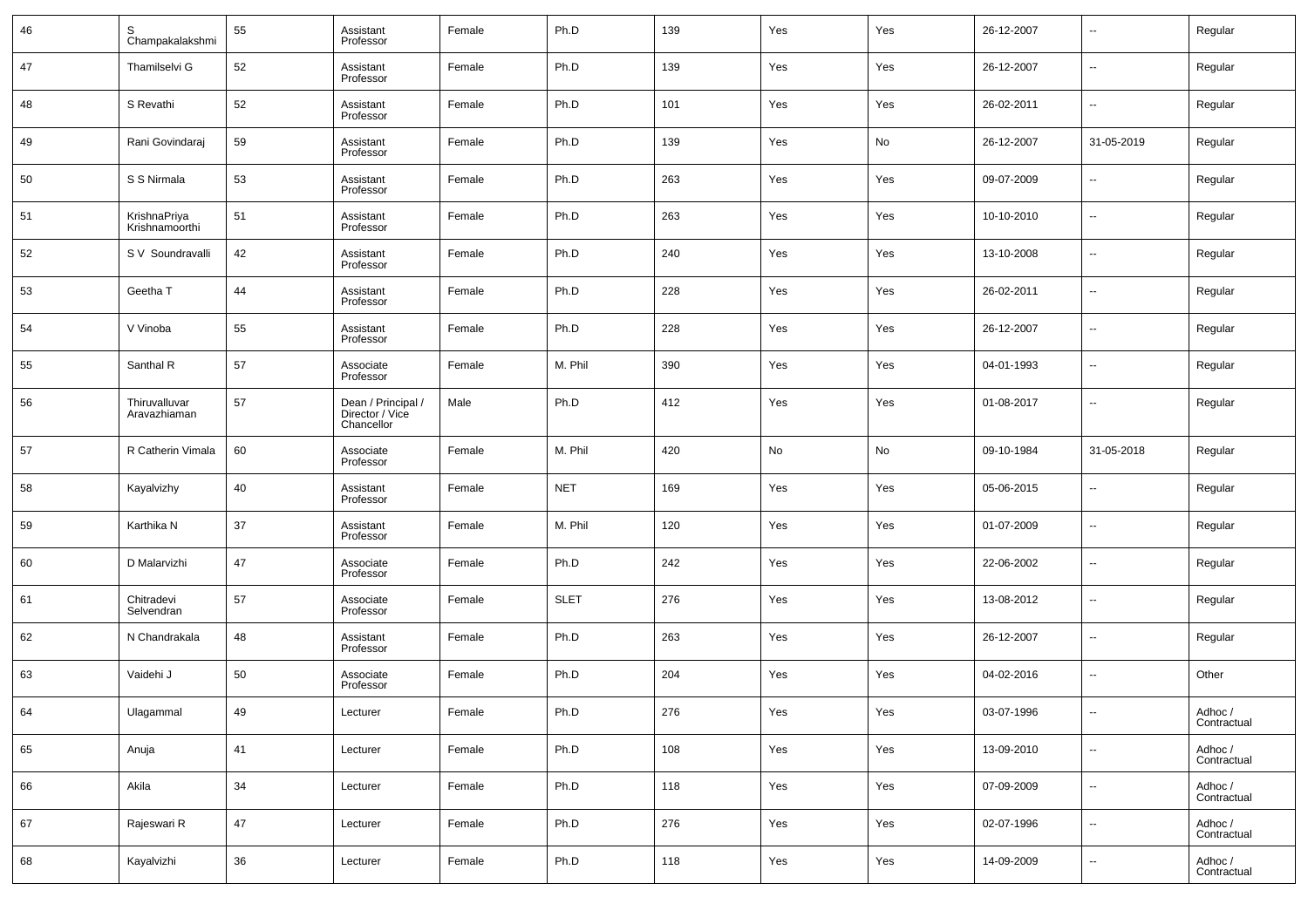| 69 | Suganthi M                         | 39 | Lecturer               | Female | M. Phil     | 84      | Yes | Yes | 18-06-2012 | $\overline{\phantom{a}}$ | Adhoc /<br>Contractual |
|----|------------------------------------|----|------------------------|--------|-------------|---------|-----|-----|------------|--------------------------|------------------------|
| 70 | Vasanthi                           | 34 | Lecturer               | Female | M. Phil     | 66      | Yes | Yes | 25-01-2014 | $\overline{\phantom{a}}$ | Adhoc /<br>Contractual |
| 71 | Radhika N                          | 33 | Lecturer               | Female | M. Phil     | 115     | Yes | Yes | 15-12-2009 | $\sim$                   | Adhoc /<br>Contractual |
| 72 | Sudha A                            | 35 | Lecturer               | Female | M. Phil     | 80      | Yes | Yes | 02-11-2012 | $\overline{\phantom{a}}$ | Adhoc /<br>Contractual |
| 73 | Barani Priya                       | 35 | Lecturer               | Female | M. Phil     | 132     | Yes | Yes | 24-07-2008 | $\overline{\phantom{a}}$ | Adhoc /<br>Contractual |
| 74 | Divya                              | 27 | Lecturer               | Female | M. Phil     | 44      | Yes | Yes | 25-11-2015 | $\overline{\phantom{a}}$ | Adhoc /<br>Contractual |
| 75 | Ramya Devi                         | 30 | Lecturer               | Female | M. Phil     | 72      | Yes | Yes | 12-07-2013 | $\overline{\phantom{a}}$ | Adhoc /<br>Contractual |
| 76 | Shanmuga Priya                     | 39 | Lecturer               | Female | <b>SET</b>  | 107     | Yes | Yes | 16-08-2010 | $\sim$                   | Adhoc /<br>Contractual |
| 77 | Uma Rani                           | 39 | Lecturer               | Female | <b>SET</b>  | 192     | Yes | Yes | 01-07-2003 | $\overline{\phantom{a}}$ | Adhoc /<br>Contractual |
| 78 | Rexi P                             | 38 | Lecturer               | Female | Ph.D        | 132     | Yes | Yes | 01-08-2008 | $\sim$                   | Adhoc /<br>Contractual |
| 79 | <b>SUJATHA P</b>                   | 36 | Lecturer               | Female | Ph.D        | 36      | Yes | Yes | 20-07-2016 | $\overline{\phantom{a}}$ | Adhoc /<br>Contractual |
| 80 | Shanthi D                          | 36 | Lecturer               | Female | M. Phil     | 48      | Yes | Yes | 07-08-2015 | $\sim$                   | Adhoc /<br>Contractual |
| 81 | <b>HEMALATHA G</b>                 | 48 | Assistant<br>Professor | Female | Ph.D        | 101     | Yes | Yes | 26-02-2011 | $\sim$                   | Regular                |
| 82 | Radha M                            | 39 | Assistant<br>Professor | Female | Ph.D        | 161     | Yes | Yes | 29-07-2016 | $\overline{\phantom{a}}$ | Regular                |
| 83 | Vembarasi P                        | 57 | Associate<br>Professor | Female | Ph.D        | 248     | Yes | Yes | 05-07-2000 | $\sim$                   | Regular                |
| 84 | Vijayanthi Mala                    | 53 | Assistant<br>Professor | Female | Ph.D        | 139     | Yes | Yes | 26-12-2007 | $\overline{\phantom{a}}$ | Regular                |
| 85 | P Revathi                          | 42 | Assistant<br>Professor | Female | <b>NET</b>  | 129     | Yes | Yes | 01-07-2009 | $\sim$                   | Regular                |
| 86 | S Periyanayagi                     | 46 | Assistant<br>Professor | Female | Ph.D        | 120     | Yes | Yes | 14-07-2010 | $\overline{\phantom{a}}$ | Regular                |
| 87 | Amutha<br>Sivakumar                | 47 | Assistant<br>Professor | Female | Ph.D        | 48      | Yes | Yes | 01-08-2016 | $\overline{\phantom{a}}$ | Regular                |
| 88 | J Maria Monaliza<br><b>Burgess</b> | 43 | Assistant<br>Professor | Female | Ph.D        | 139     | Yes | Yes | 26-12-2017 | $\overline{\phantom{a}}$ | Regular                |
| 89 | V Kavitha                          | 46 | Assistant<br>Professor | Female | M. Phil     | 228     | Yes | Yes | 09-07-2009 | $\overline{\phantom{a}}$ | Regular                |
| 90 | Mercy Lourdes<br>Latitia Samuvel   | 44 | Assistant<br>Professor | Female | <b>SLET</b> | 204     | Yes | Yes | 04-03-2011 | $\overline{\phantom{a}}$ | Regular                |
| 91 | Prahannayaki J                     | 46 | Assistant<br>Professor | Female | Ph.D        | $274\,$ | Yes | Yes | 27-07-2015 | $\overline{\phantom{a}}$ | Regular                |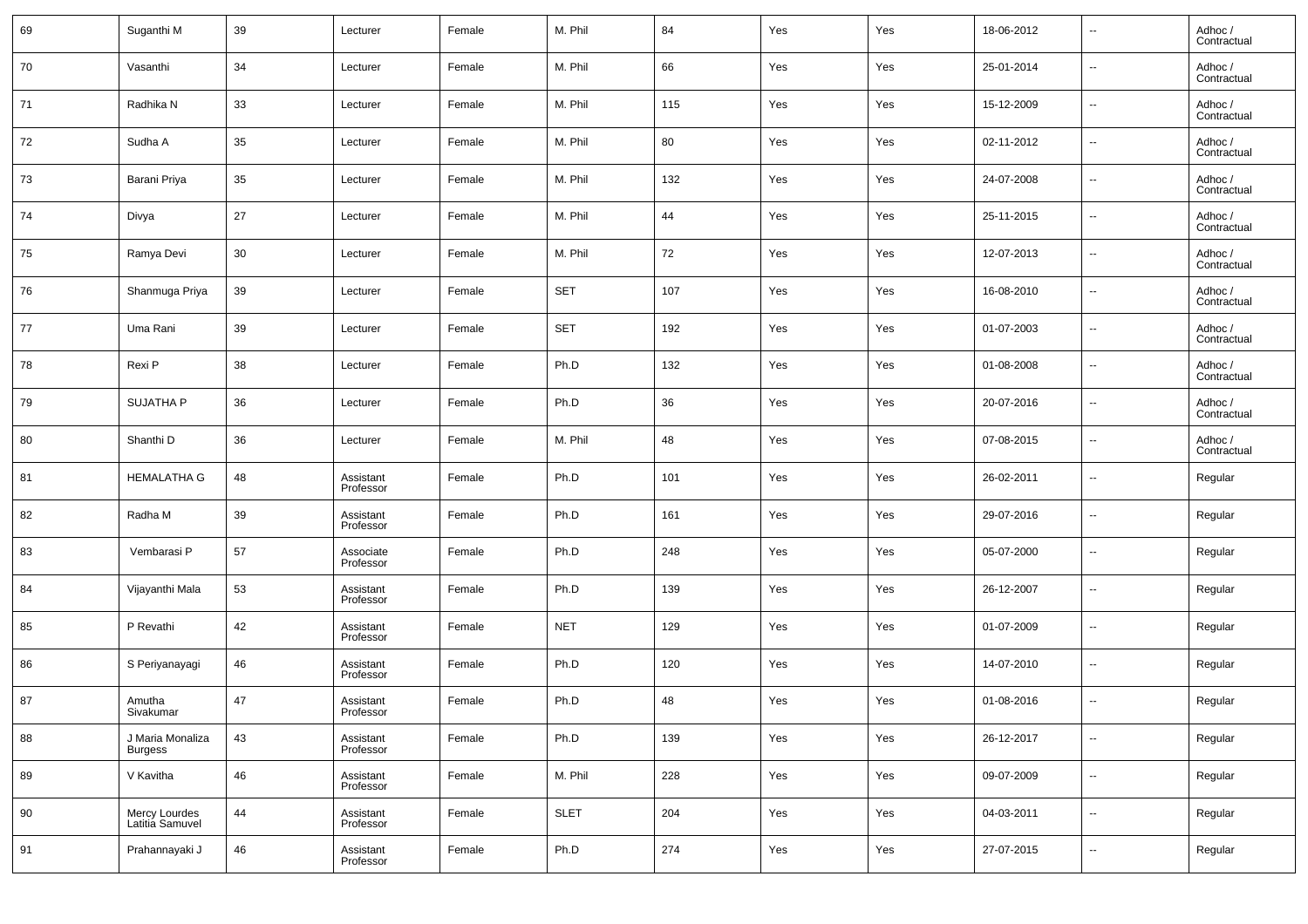| 92  | Sathees Kumar          | 43 | Assistant<br>Professor | Male   | Ph.D    | 228 | Yes | Yes | 16-06-2017 | $\overline{\phantom{a}}$ | Regular                |
|-----|------------------------|----|------------------------|--------|---------|-----|-----|-----|------------|--------------------------|------------------------|
| 93  | M Anusuya              | 41 | Assistant<br>Professor | Female | Ph.D    | 129 | Yes | Yes | 01-06-2009 | $\overline{\phantom{a}}$ | Regular                |
| 94  | M Lakshmi Bala         | 46 | Assistant<br>Professor | Female | Ph.D    | 265 | Yes | Yes | 26-02-2011 | $\overline{\phantom{a}}$ | Regular                |
| 95  | Subathra M             | 40 | Assistant<br>Professor | Female | M. Phil | 129 | Yes | Yes | 13-10-2008 | $\overline{\phantom{a}}$ | Regular                |
| 96  | k Subha                | 43 | Assistant<br>Professor | Female | Ph.D    | 228 | Yes | Yes | 09-07-2009 | $\overline{\phantom{a}}$ | Regular                |
| 97  | Kavitha Periasamy      | 42 | Assistant<br>Professor | Female | Ph.D    | 210 | Yes | Yes | 16-10-2015 | $\overline{\phantom{a}}$ | Regular                |
| 98  | V Latha                | 43 | Assistant<br>Professor | Female | Ph.D    | 139 | Yes | Yes | 16-06-2009 | $\overline{\phantom{a}}$ | Regular                |
| 99  | M Boominathan          | 42 | Assistant<br>Professor | Male   | Ph.D    | 48  | Yes | Yes | 16-06-2017 | $\overline{\phantom{a}}$ | Regular                |
| 100 | Suseela K              | 48 | Assistant<br>Professor | Female | Ph.D    | 238 | Yes | Yes | 21-07-2010 | $\overline{\phantom{a}}$ | Regular                |
| 101 | Thamilarasan S         | 43 | Assistant<br>Professor | Male   | Ph.D    | 151 | Yes | Yes | 16-05-2017 | $\overline{\phantom{a}}$ | Other                  |
| 102 | Jayakkodi<br>Guathaman | 59 | Assistant<br>Professor | Female | Ph.D    | 390 | No  | No  | 20-12-2007 | 31-05-2018               | Regular                |
| 103 | A R Nazar              | 50 | Assistant<br>Professor | Female | Ph.D    | 151 | Yes | Yes | 16-05-2017 | $\overline{\phantom{a}}$ | Other                  |
| 104 | Vasugi                 | 52 | Lecturer               | Female | Ph.D    | 307 | Yes | Yes | 07-12-1993 | $\overline{\phantom{a}}$ | Adhoc /<br>Contractual |
| 105 | Kowsalya               | 37 | Lecturer               | Female | M. Phil | 119 | Yes | Yes | 07-09-2009 | $\overline{\phantom{a}}$ | Adhoc /<br>Contractual |
| 106 | Subashini              | 39 | Lecturer               | Female | M. Phil | 120 | Yes | Yes | 28-07-2009 | $\overline{\phantom{a}}$ | Adhoc /<br>Contractual |
| 107 | Jayanthi               | 38 | Lecturer               | Female | M. Phil | 120 | Yes | Yes | 17-07-2009 | $\overline{\phantom{a}}$ | Adhoc /<br>Contractual |
| 108 | Nisha Banu N           | 33 | Lecturer               | Female | Ph.D    | 123 | Yes | Yes | 15-02-2010 | $\overline{\phantom{a}}$ | Adhoc /<br>Contractual |
| 109 | Shalini Krubha a       | 33 | Lecturer               | Female | M. Phil | 80  | Yes | Yes | 02-11-2012 | $\overline{\phantom{a}}$ | Adhoc /<br>Contractual |
| 110 | Pauline Fatima<br>Mary | 38 | Lecturer               | Female | Ph.D    | 179 | Yes | Yes | 17-08-2004 | $\overline{\phantom{a}}$ | Adhoc /<br>Contractual |
| 111 | Barani                 | 52 | Lecturer               | Female | M. Phil | 80  | Yes | Yes | 02-11-2012 | $\overline{\phantom{a}}$ | Adhoc /<br>Contractual |
| 112 | Mathavi                | 36 | Lecturer               | Female | M. Phil | 44  | Yes | Yes | 25-11-2015 | $\overline{\phantom{a}}$ | Adhoc /<br>Contractual |
| 113 | Meenu Rajathi          | 38 | Lecturer               | Female | Ph.D    | 120 | Yes | Yes | 27-07-2009 | $\overline{\phantom{a}}$ | Adhoc /<br>Contractual |
| 114 | Lakshmi M              | 33 | Lecturer               | Female | M. Phil | 65  | Yes | Yes | 20-06-2014 | $\overline{\phantom{a}}$ | Adhoc /<br>Contractual |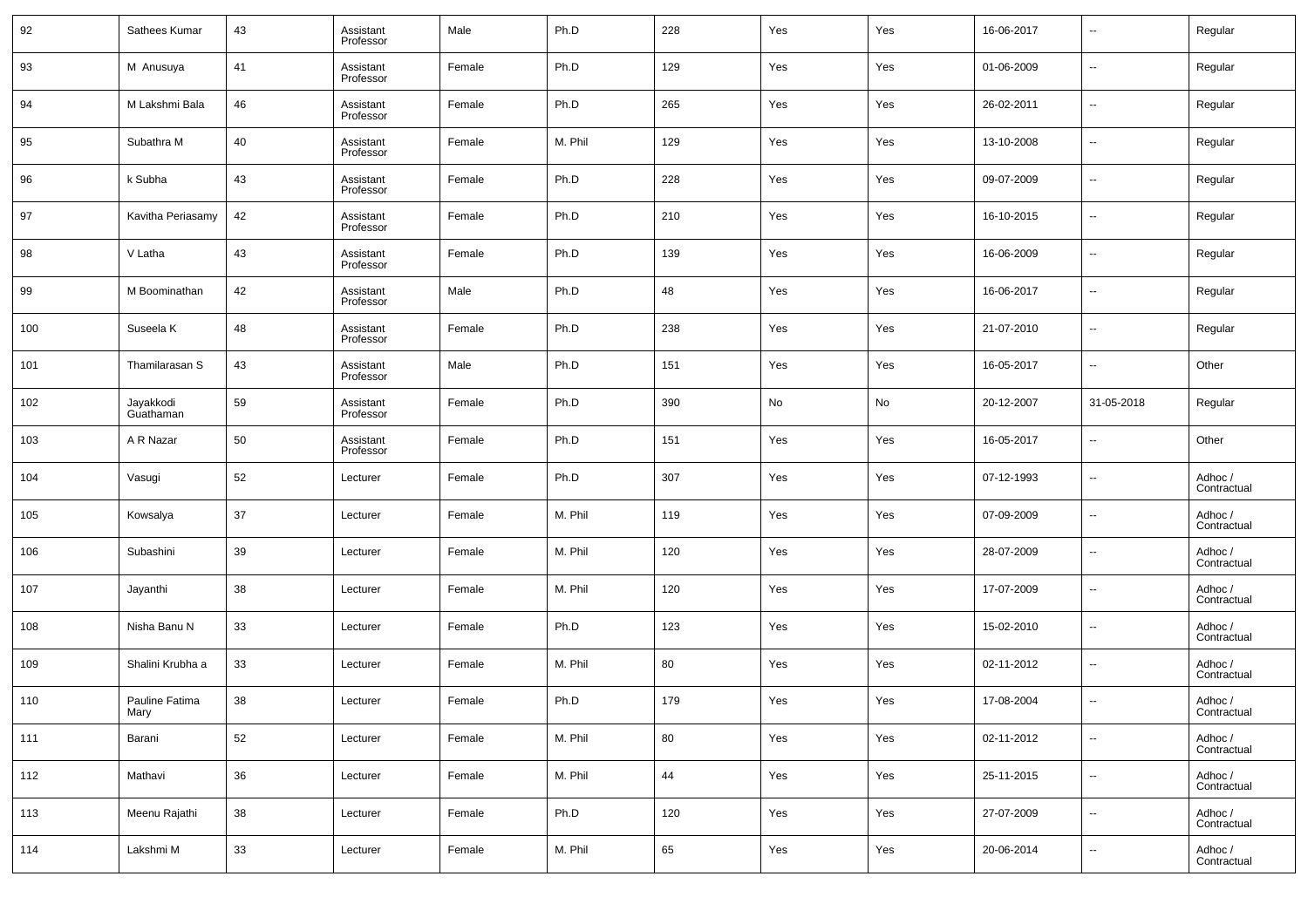| 115 | Ramya                       | 34 | Lecturer               | Female | M. Phil    | 119 | Yes | Yes | 09-09-2009 | $\overline{\phantom{a}}$ | Adhoc /<br>Contractual |
|-----|-----------------------------|----|------------------------|--------|------------|-----|-----|-----|------------|--------------------------|------------------------|
| 116 | Anuradha                    | 34 | Lecturer               | Female | <b>SET</b> | 107 | Yes | Yes | 16-08-2010 | $\overline{\phantom{a}}$ | Adhoc /<br>Contractual |
| 117 | Kanchana S                  | 36 | Lecturer               | Female | Ph.D       | 168 | Yes | Yes | 21-07-2005 | $\overline{\phantom{a}}$ | Adhoc /<br>Contractual |
| 118 | Punithavathi J              | 42 | Lecturer               | Female | Ph.D       | 80  | Yes | Yes | 02-11-2012 | $\overline{\phantom{a}}$ | Adhoc /<br>Contractual |
| 119 | <b>MANONMANI R</b>          | 33 | Lecturer               | Female | M. Phil    | 107 | Yes | Yes | 29-09-2010 | $\overline{\phantom{a}}$ | Adhoc /<br>Contractual |
| 120 | Thamaraiselvi               | 42 | Lecturer               | Female | M. Phil    | 125 | Yes | Yes | 02-02-2009 | $\overline{\phantom{a}}$ | Adhoc /<br>Contractual |
| 121 | SREEKALA S                  | 42 | Assistant<br>Professor | Female | Ph.D       | 139 | Yes | Yes | 26-12-2007 | $\overline{\phantom{a}}$ | Regular                |
| 122 | A Meenakshi                 | 47 | Assistant<br>Professor | Female | Ph.D       | 173 | Yes | Yes | 28-02-2011 | $\overline{\phantom{a}}$ | Regular                |
| 123 | Amutha D                    | 44 | Assistant<br>Professor | Female | Ph.D       | 161 | Yes | Yes | 03-11-2015 | $\overline{\phantom{a}}$ | Regular                |
| 124 | Dravidarani<br>Rajarethinam | 57 | Associate<br>Professor | Female | Ph.D       | 275 | Yes | Yes | 30-08-1996 | $\overline{\phantom{a}}$ | Regular                |
| 125 | Hemalatha<br>Karthikkeyan   | 43 | Assistant<br>Professor | Female | Ph.D       | 48  | Yes | Yes | 02-08-2016 | $\overline{\phantom{a}}$ | Regular                |
| 126 | Aruna Jothi<br>Anantham     | 50 | Assistant<br>Professor | Female | Ph.D       | 48  | Yes | Yes | 27-07-2015 | $\overline{\phantom{a}}$ | Regular                |
| 127 | P Thiravidamani             | 46 | Assistant<br>Professor | Female | Ph.D       | 120 | Yes | Yes | 14-10-2010 | $\overline{\phantom{a}}$ | Regular                |
| 128 | Tamizadyaan<br>Irasu        | 47 | Assistant<br>Professor | Male   | Ph.D       | 48  | Yes | Yes | 10-06-2017 | $\overline{\phantom{a}}$ | Regular                |
| 129 | RamaPriya<br>Ramachandran   | 48 | Assistant<br>Professor | Female | Ph.D       | 139 | Yes | Yes | 24-02-2011 | $\overline{\phantom{a}}$ | Regular                |
| 130 | Mohana J E                  | 43 | Assistant<br>Professor | Female | M. Phil    | 203 | Yes | Yes | 13-10-2008 | $\overline{\phantom{a}}$ | Regular                |
| 131 | Muthamil<br>Thirumakal      | 47 | Assistant<br>Professor | Female | Ph.D       | 240 | Yes | Yes | 13-10-2008 | $\overline{\phantom{a}}$ | Regular                |
| 132 | Jayakumari                  | 48 | Assistant<br>Professor | Female | Ph.D       | 313 | Yes | Yes | 26-02-2011 | $\overline{\phantom{a}}$ | Regular                |
| 133 | Gomathi<br>Dhakshinamoorthy | 36 | Assistant<br>Professor | Female | Ph.D       | 73  | Yes | Yes | 27-07-2015 | $\sim$                   | Regular                |
| 134 | Punithavathi R              | 50 | Assistant<br>Professor | Female | Ph.D       | 251 | Yes | Yes | 27-07-2015 | $\overline{\phantom{a}}$ | Regular                |
| 135 | R Geetha                    | 37 | Assistant<br>Professor | Female | M. Phil    | 129 | Yes | Yes | 30-05-2009 | $\overline{\phantom{a}}$ | Regular                |
| 136 | Vasuki G                    | 50 | Associate<br>Professor | Female | Ph.D       | 275 | Yes | Yes | 28-08-1996 | $\overline{\phantom{a}}$ | Regular                |
| 137 | G Anuradha                  | 41 | Assistant<br>Professor | Female | M. Phil    | 204 | Yes | Yes | 01-08-2009 | $\overline{\phantom{a}}$ | Regular                |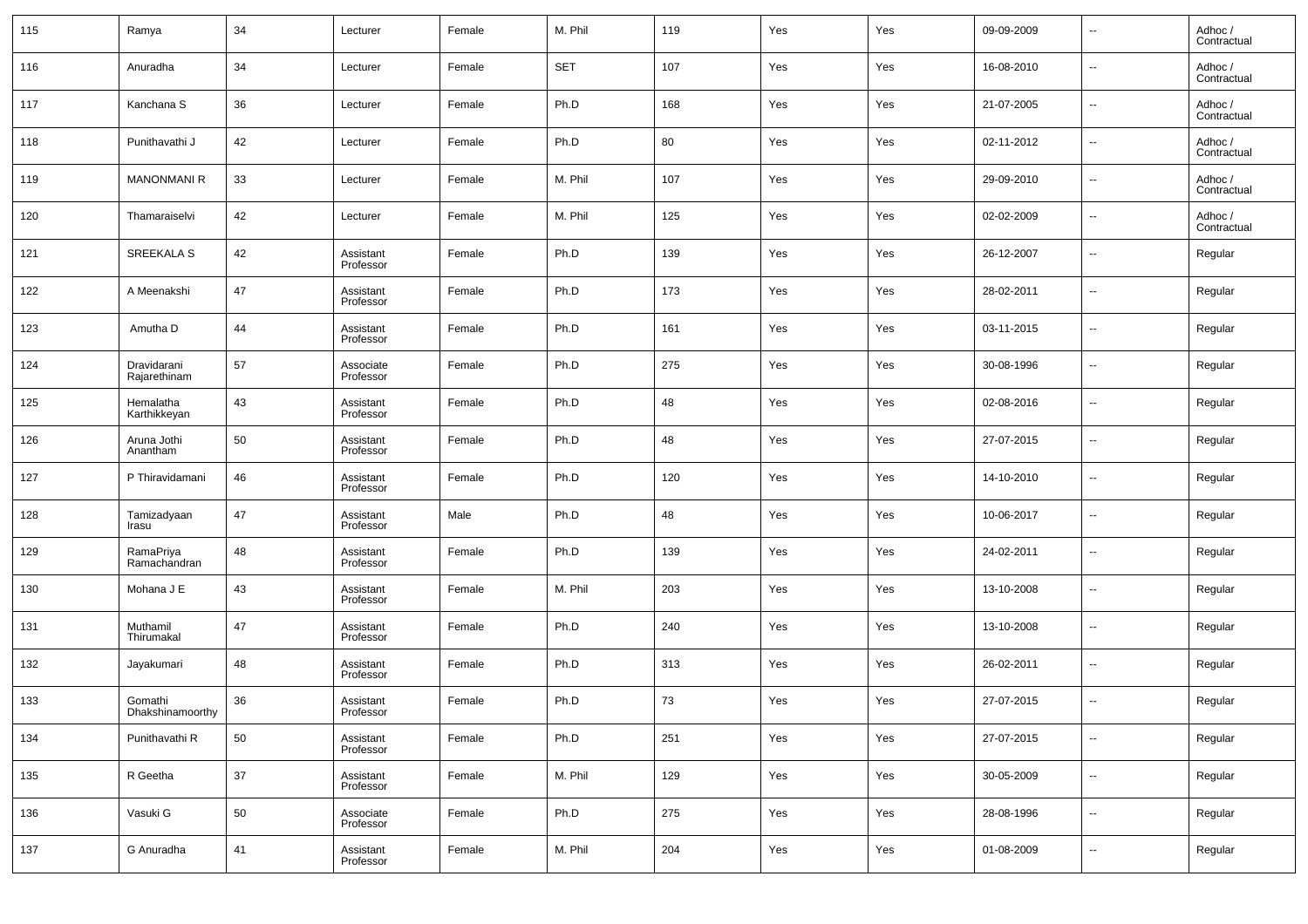| 138 | R Sagaya Giri             | 44 | Assistant<br>Professor | Female | Ph.D       | 139 | Yes | Yes | 26-12-2007 | $\overline{\phantom{a}}$ | Regular                |
|-----|---------------------------|----|------------------------|--------|------------|-----|-----|-----|------------|--------------------------|------------------------|
| 139 | Santhi G                  | 55 | Assistant<br>Professor | Female | Ph.D       | 139 | Yes | Yes | 26-12-2007 | $\overline{\phantom{a}}$ | Regular                |
| 140 | Maharunisa<br>Begam Abdul | 55 | Assistant<br>Professor | Female | Ph.D       | 228 | Yes | Yes | 01-10-2015 | $\overline{\phantom{a}}$ | Regular                |
| 141 | <b>MANONMANIS</b>         | 52 | Assistant<br>Professor | Female | Ph.D       | 151 | Yes | Yes | 16-05-2017 | $\overline{\phantom{a}}$ | Other                  |
| 142 | Thangamathi P             | 42 | Assistant<br>Professor | Female | Ph.D       | 197 | Yes | Yes | 13-10-2008 | $\overline{\phantom{a}}$ | Regular                |
| 143 | Viveka S                  | 44 | Assistant<br>Professor | Female | Ph.D       | 168 | Yes | Yes | 29-07-2015 | $\overline{\phantom{a}}$ | Regular                |
| 144 | Victoria Subha            | 41 | Lecturer               | Female | M. Phil    | 178 | Yes | Yes | 15-09-2004 | $\overline{\phantom{a}}$ | Adhoc /<br>Contractual |
| 145 | Punitha                   | 41 | Lecturer               | Female | M. Phil    | 144 | Yes | Yes | 01-08-2007 | $\overline{\phantom{a}}$ | Adhoc /<br>Contractual |
| 146 | Saraswathi A              | 44 | Lecturer               | Female | Ph.D       | 24  | Yes | Yes | 07-08-2017 | $\overline{\phantom{a}}$ | Adhoc /<br>Contractual |
| 147 | Vidhya R                  | 39 | Lecturer               | Female | Ph.D       | 168 | Yes | Yes | 01-07-2005 | $\overline{\phantom{a}}$ | Adhoc /<br>Contractual |
| 148 | Akila V P                 | 37 | Lecturer               | Female | M. Phil    | 118 | Yes | Yes | 14-09-2009 | $\overline{\phantom{a}}$ | Adhoc /<br>Contractual |
| 149 | Saritha                   | 32 | Lecturer               | Female | M. Phil    | 70  | Yes | Yes | 25-09-2013 | $\overline{\phantom{a}}$ | Adhoc /<br>Contractual |
| 150 | Geetha                    | 36 | Lecturer               | Female | M. Phil    | 35  | Yes | Yes | 05-08-2016 | $\overline{\phantom{a}}$ | Adhoc /<br>Contractual |
| 151 | Hema E                    | 38 | Lecturer               | Female | Ph.D       | 80  | Yes | Yes | 02-11-2012 | $\overline{\phantom{a}}$ | Adhoc /<br>Contractual |
| 152 | Karthika S                | 29 | Lecturer               | Female | M. Phil    | 72  | Yes | Yes | 20-06-2013 | $\overline{\phantom{a}}$ | Adhoc /<br>Contractual |
| 153 | Renuka Devi               | 43 | Lecturer               | Female | Ph.D       | 108 | Yes | Yes | 30-07-2010 | $\overline{\phantom{a}}$ | Adhoc /<br>Contractual |
| 154 | Goperundevi M             | 31 | Lecturer               | Female | Ph.D       | 91  | Yes | Yes | 22-12-2011 | $\overline{\phantom{a}}$ | Adhoc /<br>Contractual |
| 155 | Baby Kala                 | 37 | Lecturer               | Female | M. Phil    | 179 | Yes | Yes | 04-08-2004 | $\overline{\phantom{a}}$ | Adhoc /<br>Contractual |
| 156 | Subha                     | 37 | Lecturer               | Female | <b>SET</b> | 168 | Yes | Yes | 20-06-2005 | $\overline{\phantom{a}}$ | Adhoc /<br>Contractual |
| 157 | Sharmila                  | 36 | Lecturer               | Female | <b>SET</b> | 118 | Yes | Yes | 10-09-2009 | $\overline{\phantom{a}}$ | Adhoc /<br>Contractual |
| 158 | Vijayalakshmi M           | 43 | Lecturer               | Female | M. Phil    | 168 | Yes | Yes | 18-06-2005 | $\overline{\phantom{a}}$ | Adhoc /<br>Contractual |
| 159 | Indira                    | 39 | Lecturer               | Female | M. Phil    | 202 | Yes | Yes | 16-09-2002 | $\overline{\phantom{a}}$ | Adhoc /<br>Contractual |
| 160 | Kamala J                  | 39 | Lecturer               | Female | M. Phil    | 132 | Yes | Yes | 21-07-2008 | $\overline{\phantom{a}}$ | Adhoc /<br>Contractual |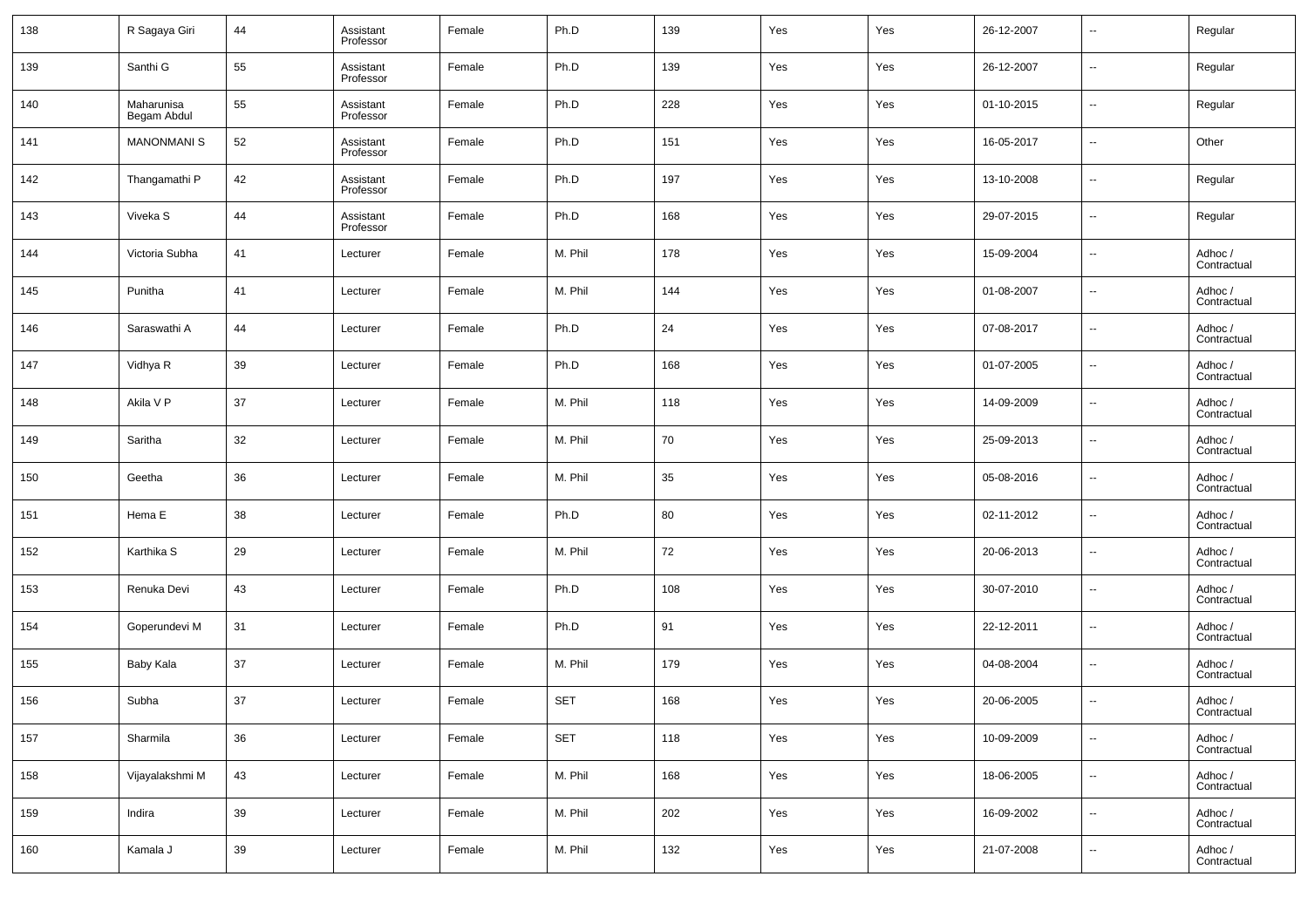| 161 | SENTHILVELAN             | 43 | Assistant<br>Professor | Male   | M. Phil | 120 | Yes | Yes | 14-09-2018 | $\overline{\phantom{a}}$ | Regular                |
|-----|--------------------------|----|------------------------|--------|---------|-----|-----|-----|------------|--------------------------|------------------------|
| 162 | <b>BANUKUMAR K</b>       | 44 | Assistant<br>Professor | Male   | Ph.D    | 144 | Yes | Yes | 14-09-2018 | $\overline{\phantom{a}}$ | Regular                |
| 163 | Vaijayanthi Mala S       | 53 | Assistant<br>Professor | Female | Ph.D    | 139 | Yes | Yes | 26-12-2007 | $\overline{\phantom{a}}$ | Regular                |
| 164 | ARUNADEVI A              | 50 | Assistant<br>Professor | Female | Ph.D    | 48  | Yes | Yes | 27-07-2015 | $\overline{\phantom{a}}$ | Regular                |
| 165 | THAMIZADIYAAN<br>IRA     | 47 | Assistant<br>Professor | Male   | Ph.D    | 242 | Yes | Yes | 10-06-2017 | $\overline{\phantom{a}}$ | Regular                |
| 166 | <b>LILLYNESAM S</b>      | 43 | Lecturer               | Female | Ph.D    | 156 | Yes | Yes | 28-06-2006 | $\overline{\phantom{a}}$ | Adhoc /<br>Contractual |
| 167 | ANURADHA D               | 49 | Assistant<br>Professor | Female | Ph.D    | 187 | Yes | Yes | 26-11-2007 | $\overline{\phantom{a}}$ | Regular                |
| 168 | <b>SELVARANI S</b>       | 44 | Assistant<br>Professor | Female | Ph.D    | 127 | Yes | Yes | 19-06-2018 | $\overline{\phantom{a}}$ | Other                  |
| 169 | <b>KAVITHA S</b>         | 44 | Assistant<br>Professor | Female | Ph.D    | 204 | Yes | Yes | 22-02-2019 | $\overline{\phantom{a}}$ | Other                  |
| 170 | <b>JEEVITHA S</b>        | 36 | Lecturer               | Female | M. Phil | 140 | Yes | Yes | 22-06-2007 | $\overline{\phantom{a}}$ | Adhoc /<br>Contractual |
| 171 | THIRUMALAI RAJ           | 40 | Assistant<br>Professor | Male   | M. Phil | 120 | Yes | Yes | 08-02-2018 | $\overline{\phantom{a}}$ | Other                  |
| 172 | CHEZHIYAN V              | 43 | Assistant<br>Professor | Male   | M. Phil | 180 | Yes | Yes | 22-02-2019 | $\overline{\phantom{a}}$ | Other                  |
| 173 | <b>RAMYA S</b>           | 43 | Assistant<br>Professor | Female | Ph.D    | 120 | Yes | Yes | 09-07-2009 | $\overline{\phantom{a}}$ | Regular                |
| 174 | <b>RAJAMANIK</b>         | 34 | Lecturer               | Female | Ph.D    | 79  | Yes | Yes | 02-11-2012 | $\overline{\phantom{a}}$ | Adhoc /<br>Contractual |
| 175 | KAVIKALA N               | 33 | Lecturer               | Female | M. Phil | 79  | Yes | Yes | 03-12-2012 | $\overline{\phantom{a}}$ | Adhoc /<br>Contractual |
| 176 | <b>MADHAVID</b>          | 36 | Lecturer               | Female | M. Phil | 43  | Yes | Yes | 25-11-2015 | $\overline{\phantom{a}}$ | Adhoc /<br>Contractual |
| 177 | <b>GANDHIMATHI S</b>     | 35 | Lecturer               | Female | Ph.D    | 47  | Yes | Yes | 22-09-2015 | $\overline{\phantom{a}}$ | Adhoc /<br>Contractual |
| 178 | <b>TAMIL SELVI K</b>     | 36 | Lecturer               | Female | Ph.D    | 129 | Yes | Yes | 03-10-2008 | $\overline{\phantom{a}}$ | Adhoc /<br>Contractual |
| 179 | <b>SERFOJI P</b>         | 40 | Assistant<br>Professor | Male   | Ph.D    | 101 | Yes | Yes | 19-09-2018 | $\overline{\phantom{a}}$ | Regular                |
| 180 | <b>MANIVANNAN S</b>      | 44 | Associate<br>Professor | Male   | Ph.D    | 162 | Yes | Yes | 12-06-2018 | ۰.                       | Other                  |
| 181 | GEETHALAKSHM<br>ΙK       | 39 | Lecturer               | Female | Ph.D    | 144 | Yes | Yes | 01-07-2006 | $\sim$                   | Adhoc /<br>Contractual |
| 182 | KAVITHA<br>AMIRTHANAYAGI | 42 | Lecturer               | Female | Ph.D    | 132 | Yes | Yes | 01-12-2006 | $\overline{\phantom{a}}$ | Adhoc /<br>Contractual |
| 183 | <b>MANJULA S</b>         | 37 | Lecturer               | Female | M. Phil | 180 | Yes | Yes | 02-07-2004 | $\overline{\phantom{a}}$ | Adhoc /<br>Contractual |